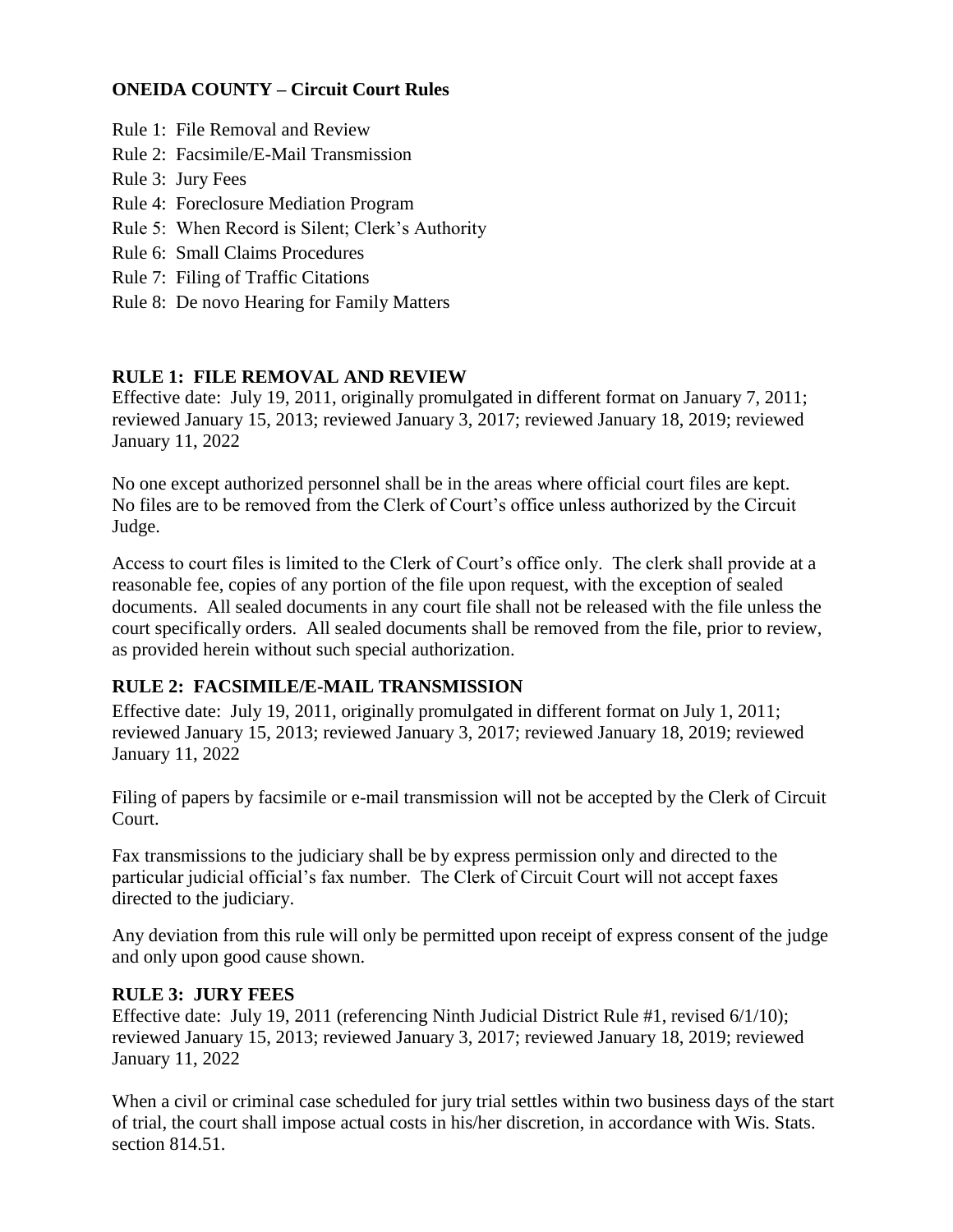Specifically for criminal, traffic or ordinance trials by jury, it is the responsibility of the defense attorney to notify the Clerk of Court's Office at 715-369-6120 at least 48 hours in advance if the trial settles to avoid the imposition of actual jury costs.

# **RULE 4: FORECLOSURE MEDIATION PROGRAM**

Effective date: October 1, 2011; reviewed January 15, 2013; reviewed January 3, 2017; reviewed January 18, 2019; reviewed January 11, 2022

Alternative Dispute Resolution:

- A. Unless otherwise directed by the court, ADR will be used pursuant to section 802.12 Wis. Stats. (*Alternative Dispute Resolution*) in all areas where appropriate.
- B. In foreclosure actions, the Court shall require the plaintiff to inform the defendant in writing, using the forms adopted by the court, at the time of service, that ADR procedures (Sec. 802.12 Wis. Stats.) may be requested by either party. This rule shall apply only to homestead property that is owner occupied.

# **RULE 5: WHEN RECORD IS SILENT; CLERK'S AUTHORITY**

Effective date: March 1, 2013; revised July 10, 2015; reviewed January 3, 2017; reviewed January 18, 2019; reviewed January 11, 2022

In those cases where the record is silent, any of the following that are statutorily mandated for the offense for which the defendant has been convicted, the clerk of court shall have the authority to do the following:

- Revoke or suspend driving privileges including, if there is a range of time, the minimum revocation or suspension;
- Assess any domestic abuse surcharge, if the judge has made the necessary finding;
- Assess any DNA surcharge or sample; if applicable; and,
- Assess all other mandatory costs, fees, assessments, or surcharges, or require an alcohol assessment

Upon exercising such authority, the clerk shall make an appropriate notation on the minute sheet and initial the same.

# **RULE 6: SMALL CLAIMS PROCEDURES**

Effective date: March 1, 2013; revised July 10, 2015; revised January 3, 2017; reviewed January 18, 2019; reviewed January 11, 2022

# **A) SERVICE IN SMALL CLAIMS**

- **(1) Service by Mail Authorized:** Except in eviction, replevin or contempt proceedings, service of any small claims pleadings may be made by first class or certified mail, return receipt requested, if the party lives in Oneida County. The service of summons in eviction actions may be served by certified mail, pursuant to 2013 Wisconsin Act 76, provided the party resides in Oneida County.
- **(2) Personal Service:** All small claims pleadings must be personally served on parties residing outside of Oneida County. In all replevin and contempt proceedings, personal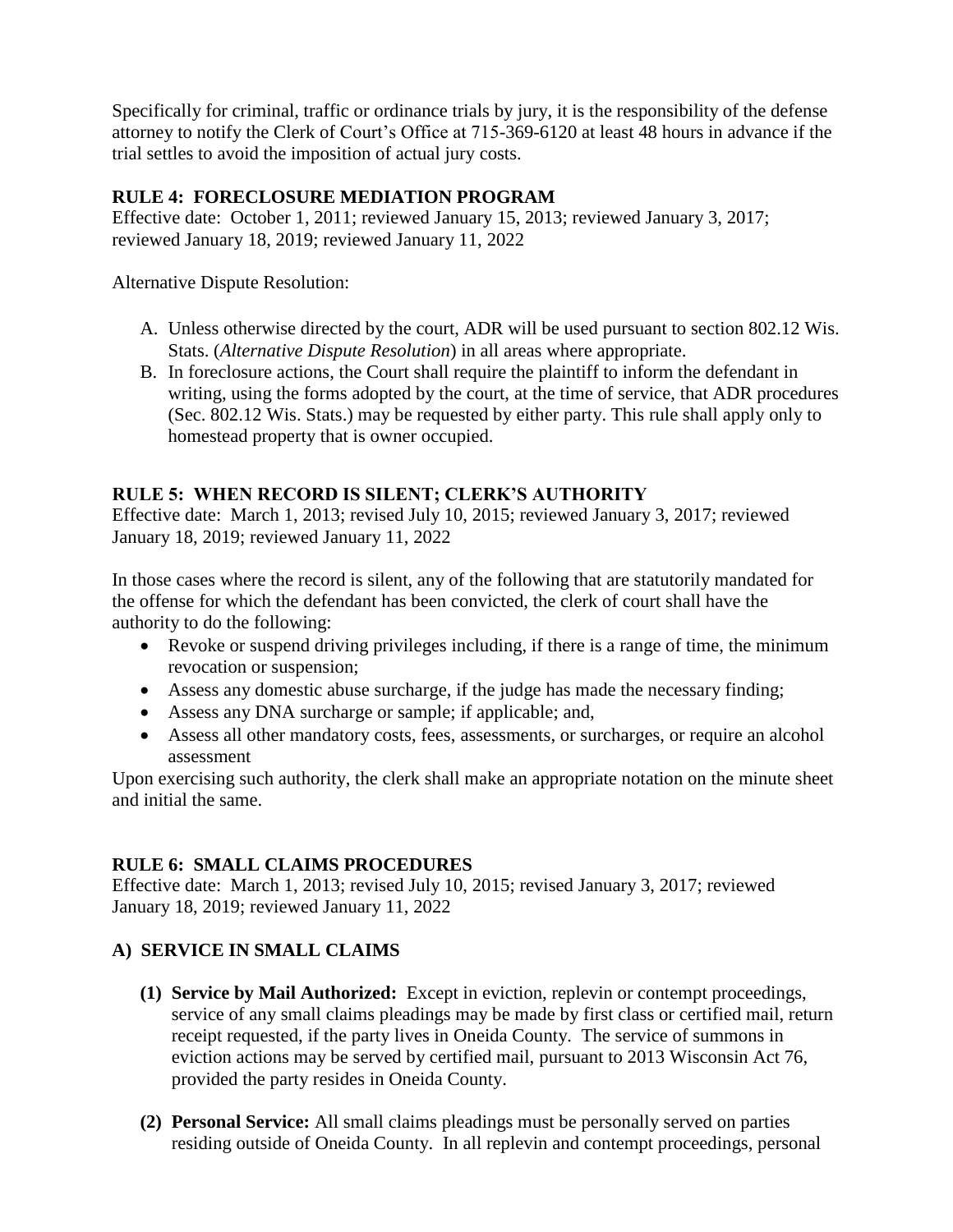service is required. Proof of service shall be filed with the Clerk of Court's Office prior to or at the return date or contempt hearing date.

- **(3) Refused Mail:** Shall constitute a presumption of service upon the defendant since it indicates that he/she was presented with the envelope but refused to accept it under circumstances indicating that he/she had reason to know that it involved legal proceedings against him/her.
- **(4) Unclaimed Mail:** Shall not constitute service since there is no presumption that the defendant has reason to know that legal proceedings involving him/her have been commenced. In such cases, the Clerk shall advise the plaintiff of the failure of service and direct plaintiff to obtain personal service or service by publication within 30 days of the date of notice or have the action dismissed for failure of service.

# **B) APPEARANCES BY PARTIES**

- (1) Plaintiff Appearance
	- (a) Plaintiff does not need to appear at the initial return date as set forth on the summons; see sub. (1)(b) for exception;
	- (b) Plaintiff must appear in person in the following instances:
		- Eviction action initial return date
		- Replevin action initial return date
		- Mediation/settlement conference unless other arrangements are made with the Court
		- Court trial
		- Contempt proceedings
- (2) Defendant Appearance
	- (a) Defendant may answer the summons and complaint either by filing a written answer before the initial return date with the Clerk, or by appearing in person.
	- (b) Defendant must appear in person in the following instances:
		- Eviction action initial return date
		- Mediation/settlement conference unless other arrangements are made with the **Court**
		- Court trial
		- Contempt proceedings
- (3) Unless adjourned for cause, the failure of any party to appear as stated above may result in the following dispositions
	- (a) **Of Plaintiff**: Dismissal with Prejudice
	- (b) **Of Defendant**: Default Judgment
	- (c) **Both Parties**: Dismissal without Prejudice

# **C) SMALL CLAIMS EVICTION ACTIONS**

(1) In all residential eviction actions, a court or jury trial shall be held on the issue of possession of the premises within 30 days of the initial return date as set forth on the summons, or any adjourned return date authorized by the court, unless the parties stipulate otherwise or the action is subject to immediate dismissal.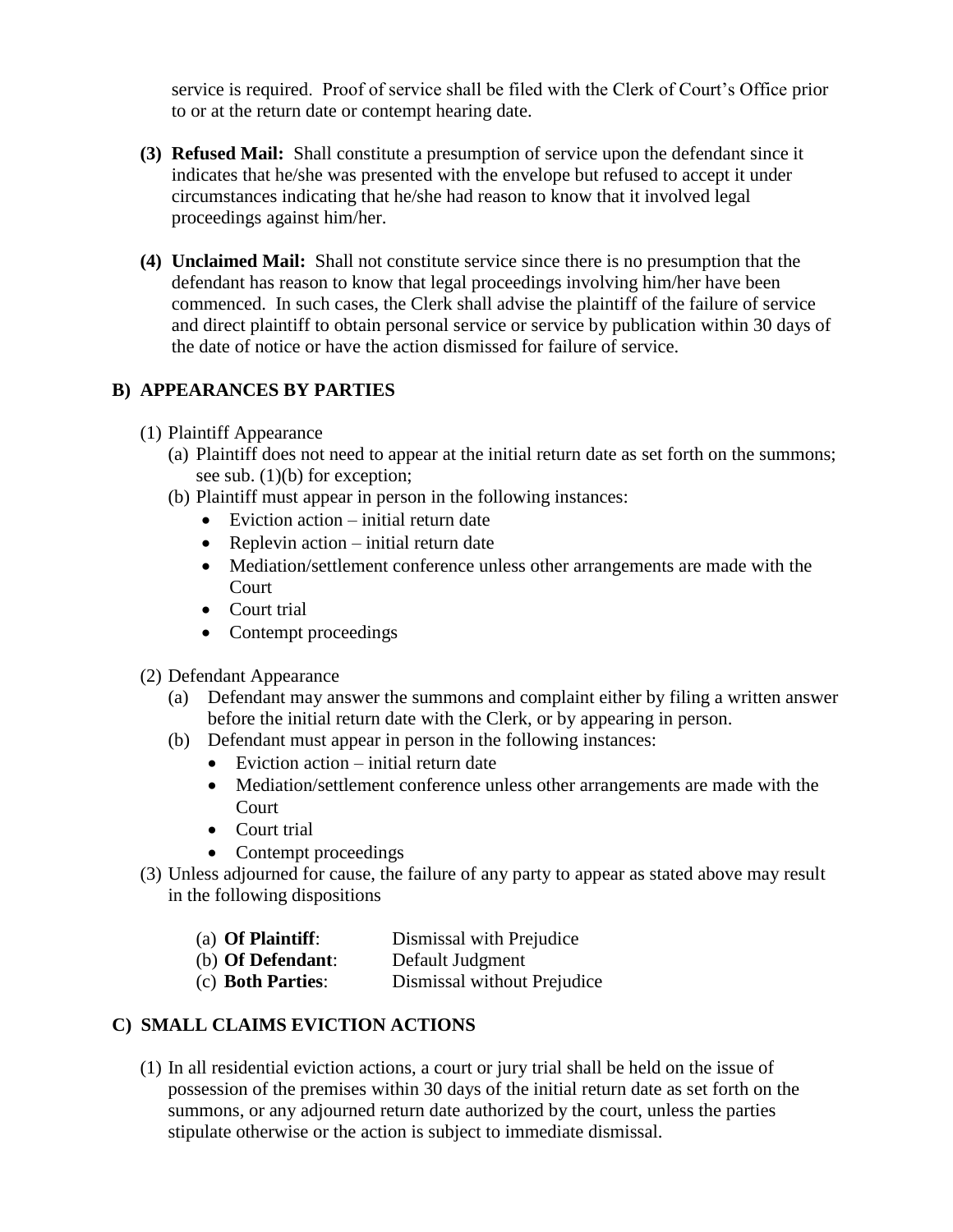- (2) At the conclusion of the trial conducted pursuant to subsection (1), all residential eviction actions will proceed as follows:
	- (a) If no judgment of eviction is granted, any claim for money damages in the plaintiff's complaint will be referred for mediation with the designated circuit court commissioner and the court will mail notice of a scheduled date and time for mediation to all parties.
	- (b) If no judgment of eviction is granted, and the plaintiff's complaint does not state a claim for money damages, the case shall be closed.
	- (c) If a judgment of eviction is granted, the court shall designate a date certain by which the defendant(s) shall vacate the subject premises.
		- 1. Following the granting of a judgment of eviction, if the plaintiff's complaint does not state a claim for money damages, the case shall be closed, subject to the plaintiff's right to seek a writ of restitution if the defendant fails to vacate the subject premises as ordered.
		- 2. Following the granting of a judgment of eviction, if the plaintiff's complaint does state a claim for money damages, the plaintiff or the plaintiff's representative shall indicate on the record whether the plaintiff wishes an opportunity to examine the subject premises following the defendant's departure therefrom to determine whether the plaintiff wishes to file an amended complaint seeking damages above and beyond those stated in the original complaint. If the plaintiff does not wish an opportunity to file an amended complaint, the plaintiff's original claim will be referred for mediation with the designated circuit court commissioner and the court will mail notice of a scheduled date and time for mediation to all parties. If the plaintiff requests an opportunity to file an amended complaint seeking damages above and beyond those stated in the original complaint, the plaintiff shall file an amended complaint setting forth an itemized listing of the requested damages within 30 days of being restored to the subject premises. Unless the court is notified in writing otherwise, the plaintiff is presumed to have been restored to the subject premises on the date the court ordered the defendant to have vacated the subject premises. Upon the filing of an amended complaint by the plaintiff, the plaintiff's amended claim will be referred for mediation with the designated circuit court commissioner and the court will mail notice of a scheduled date and time for mediation, along with the amended complaint, to all parties.
		- 3. If, within 30 days of being restored to the subject premises, the plaintiff has not filed an amended complaint seeking damages beyond those stated in the original complaint, the court will mail notice of a scheduled date and time for mediation on the claim in the plaintiff's original complaint to all parties.
	- (d) Any counterclaim filed by the defendant for abatement of rent or other relief will be referred for mediation with the designated circuit court commissioner along with any claim by the plaintiff for money damages. If a defendant has a counterclaim for abatement of rent or other relief and the plaintiff has not made a claim for money damages, the defendant's counterclaim will be referred for mediation with the designated circuit court commissioner at the conclusion of the trial conducted pursuant to subsection (1).
	- (e) If, following a referral to mediation under any of the circumstances described in this subsection, the designated circuit court commissioner advises the court that the subject claim or claims cannot be resolved by mediation, a trial on the subject claim or claims will be scheduled as soon as the court's calendar permits.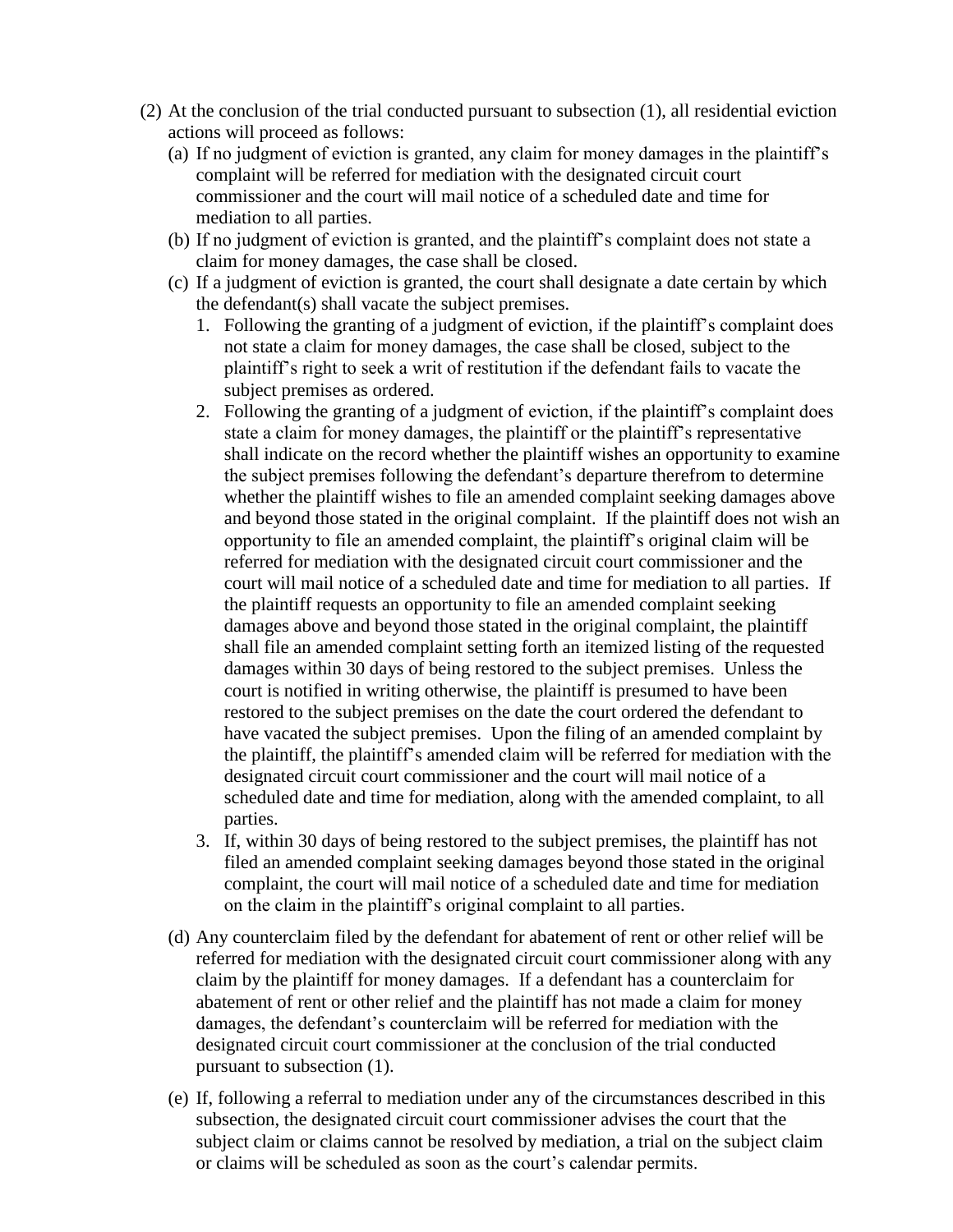#### **D) RETURN OF PROPERTY AND CONSUMER REPLEVIN ACTIONS**

- (1) Initial Return Date
	- (a) Plaintiff must appear in person
	- (b) At the initial return date, Plaintiff will inform the Court whether Plaintiff now has possession of the item(s) subject to the replevin. If Plaintiff has possession, Plaintiff will need to inform the Court how Plaintiff wishes to proceed.

#### (2) Defaults

- (a) Defendant(s) may be defaulted for failing to:
	- 1. Appear at the initial return date or filing an answer on or before the initial return date.
	- 2. Appear at any and all subsequent court activities including mediation and trial.
- (b) Consumer Replevins that include a request for a money judgment and/ or deficiency judgment
	- 1. Plaintiff will need to elect which remedy he or she seeks at the time default is to be entered.
	- 2. If Plaintiff seeks replevin of the property, this election does not prevent the Plaintiff from later seeking a money judgment to the extent permitted by law, please see sub. (5) regarding Post Judgment for Consumer Replevins.
- (3) Mediation: All contested cases will be set for mediation prior to a trial being set.
- (4) Trial
	- (a) In General: At the conclusion of the trial, the court will determine who has the right to possess the property that is subject to this action and will determine any additional relief.
	- (b) For Consumer Replevins: The Court will determine only the right to possession of the collateral or leases goods and enter the judgment accordingly. This judgment will not bar any subsequent proceedings for damages or deficiency to the extent permitted by the law.
- (5) Post Judgment for Consumer Replevins under Wis. Stat. § 425.205: If the plaintiff is successful on Plaintiff's replevin claim, Plaintiff may:
	- (a) File a subsequent action for money judgment for a deficiency.
	- (b) If Plaintiff initially sought a deficiency judgment as part of the original replevin action, Plaintiff must file a motion pursuant to Wis. Stat. § 425.203(3) requesting that the Court enter a judgment confirming the sale or other disposition of the property and request that a monetary judgment be entered.

#### **E) TRIAL**

At the trial, the parties shall be prepared to proceed, and shall have their exhibits (documents and other papers) and witnesses ready and available in the courtroom.